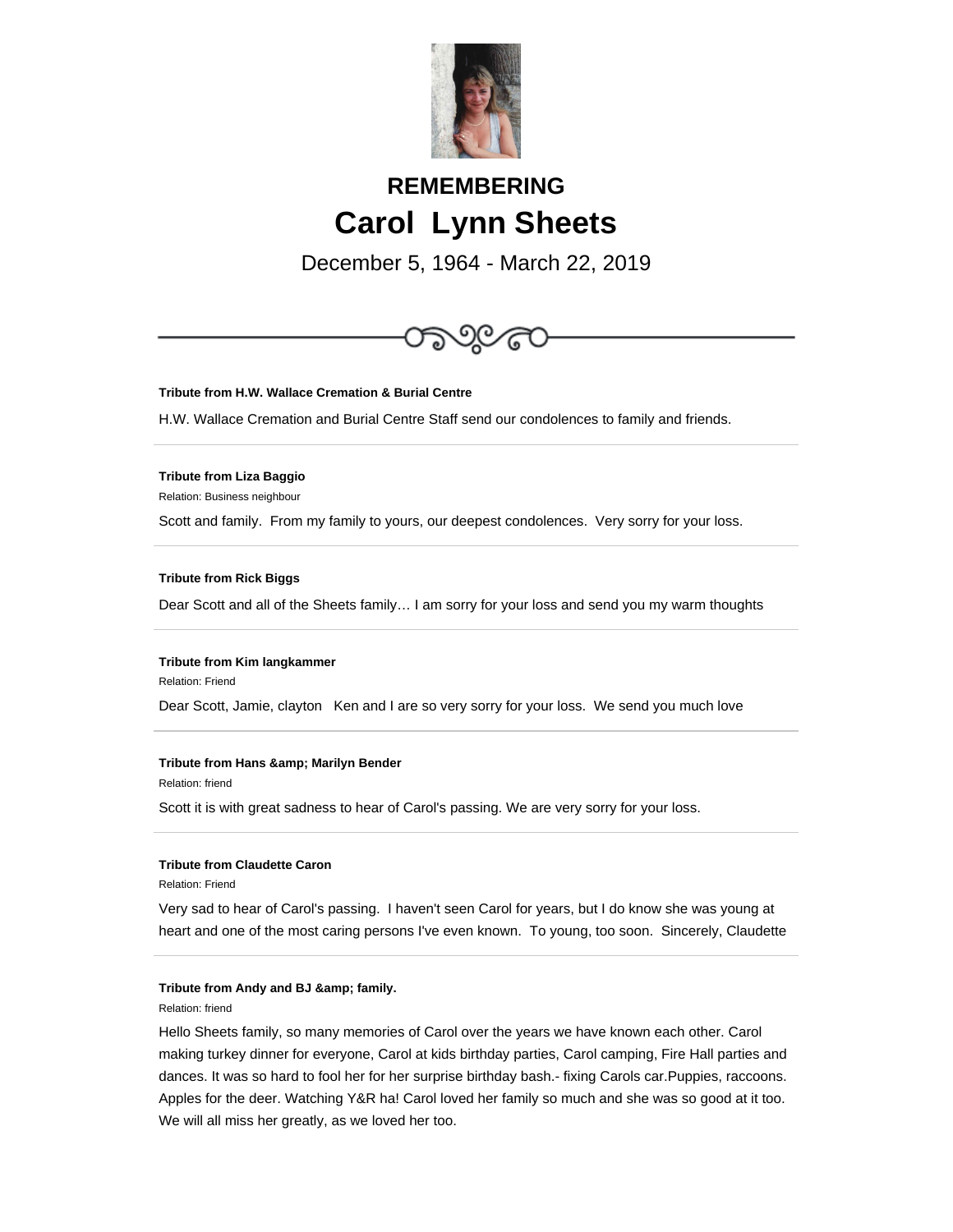#### **Tribute from Robin Leakey**

Relation: Friend

Scott and family so sorry for your loss, I always remember camping on tent island with you all when we were kids, Kyle and I catching dog fish and Carol making bacon Eggers on the boat.

# **Tribute from The Ravens**

Relation: Sister in law

Rest in peace my sweet sister and until we meet again . Love to you all, and our sincerest condolences

#### **Tribute from Jennifer McCormick**

Relation: Business acquaintance

I was so very saddened to hear of Carol's passing. I know she will be deeply missed by Scott, her children and other family and friends. I didn't know her well but our interactions were always pleasant and happy. I know she is at peace.

## **Tribute from Rock tice**

Relation: Friend

Dear Scott and family from are family to yours are deepest condolences are thoughts are with you in this sad times big hugs

## **Tribute from Bill Shaw**

Relation: Friend

Scott , Our thoughts and prayers are with you and the family ,through these difficult times, we will miss Carol and cherish the memories we have of her in our lives ! All our love from my family to yours!

## **Tribute from Brian Jones**

Dear Scott

I am very sorry to hear of your wife Carol's death. you are a fine man and I hope you have the strength to find your way through this tragedy.

Your friend

Brian Jones

# **Tribute from Kristine Chyplyk (formerly Monk)**

Relation: The firehall, and I used to babysit Jamie and Kyle when they were little.

Hi Scott, Jamie, and Clayton - I am so sorry to read of Carol's passing. I have such good memories of her, she was very kind and so full of life!

## **Tribute from Pauline and Gary Jackson.**

Relation: she was a fire alert in the Duncan City fire dept at one time.

So sorry for your loss Scott and to your family. Gary and I understand the great loss of a son also, and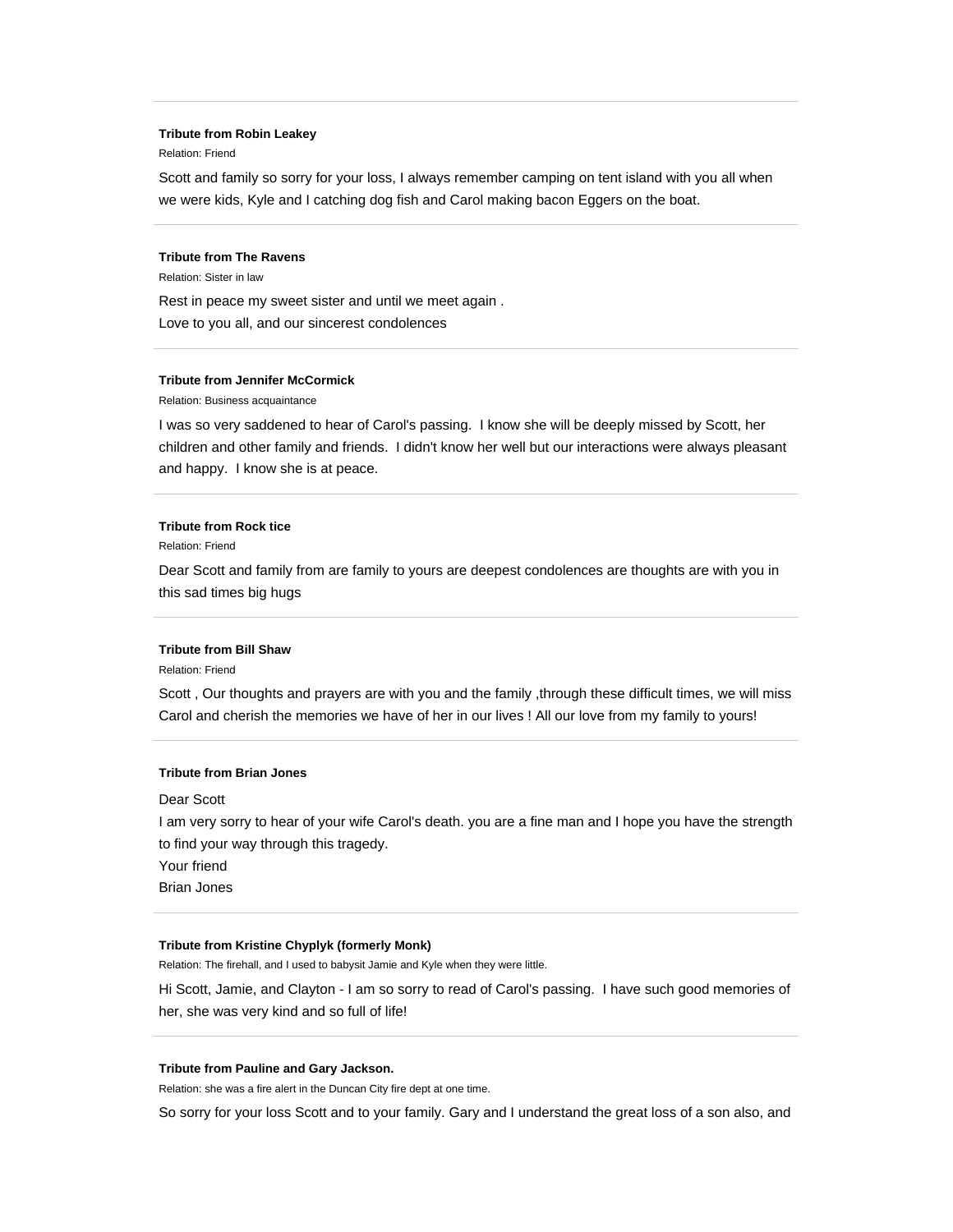so sad to hear about Carol and her heartbreak over Kyle. We just wanted to let you know as Duncan Honourary Fire members we send our deepest sympathies.

# **Tribute from Sandra Moreside**

Relation: Childhood friend

Condolences, Scott and family. I am so sorry to hear of Carol's passing. I have many wonderful memories of Carol, my childhood friend.

## **Tribute from Sharen Macgregor**

Relation: Family friend.

Heartfelt condolences to the Sheets family. I've known Carol since she was a baby. May she now Rest In Peace.

## **Tribute from Brett Robertson**

Scott I am so sorry to hear about Carol my condolences to you and your family. I'm not religious but my thoughts are with you. If you need anything or I can do anything don't hesitate to get ahold of me.

## **Tribute from Dedie Tyson**

Relation: Duncan Fire Department

Scott and Family...please know that I an truly sorry for the passing of Carol. I will keep you in my thoughts at this most difficult time.

## **Tribute from Joanne Power**

Relation: Friend

No words can express my sadness at the loss of Carol. She was so very kind and such a sweetheart. My heart goes out to you Scott, and your family.

## **Tribute from Sue McKay**

Relation: Friends

So sad...Carol always tugged my heart strings...what a wonderful lady ...may you find comfort in memories...lighting candles...Hugs from The McKay's

## **Tribute from Darlene Taylor**

Thinking of you and your family Scott. Hold onto the memories - they do sustain us.

# **Tribute from David & amp; Laurie Indge**

Relation: Friend

Scott we are so sad to hear of Carol's passing. We are very sorry for your loss and our thoughts and prayers are with you and your family at this time.

**Tribute from Chuck Lindberg** Relation: Friend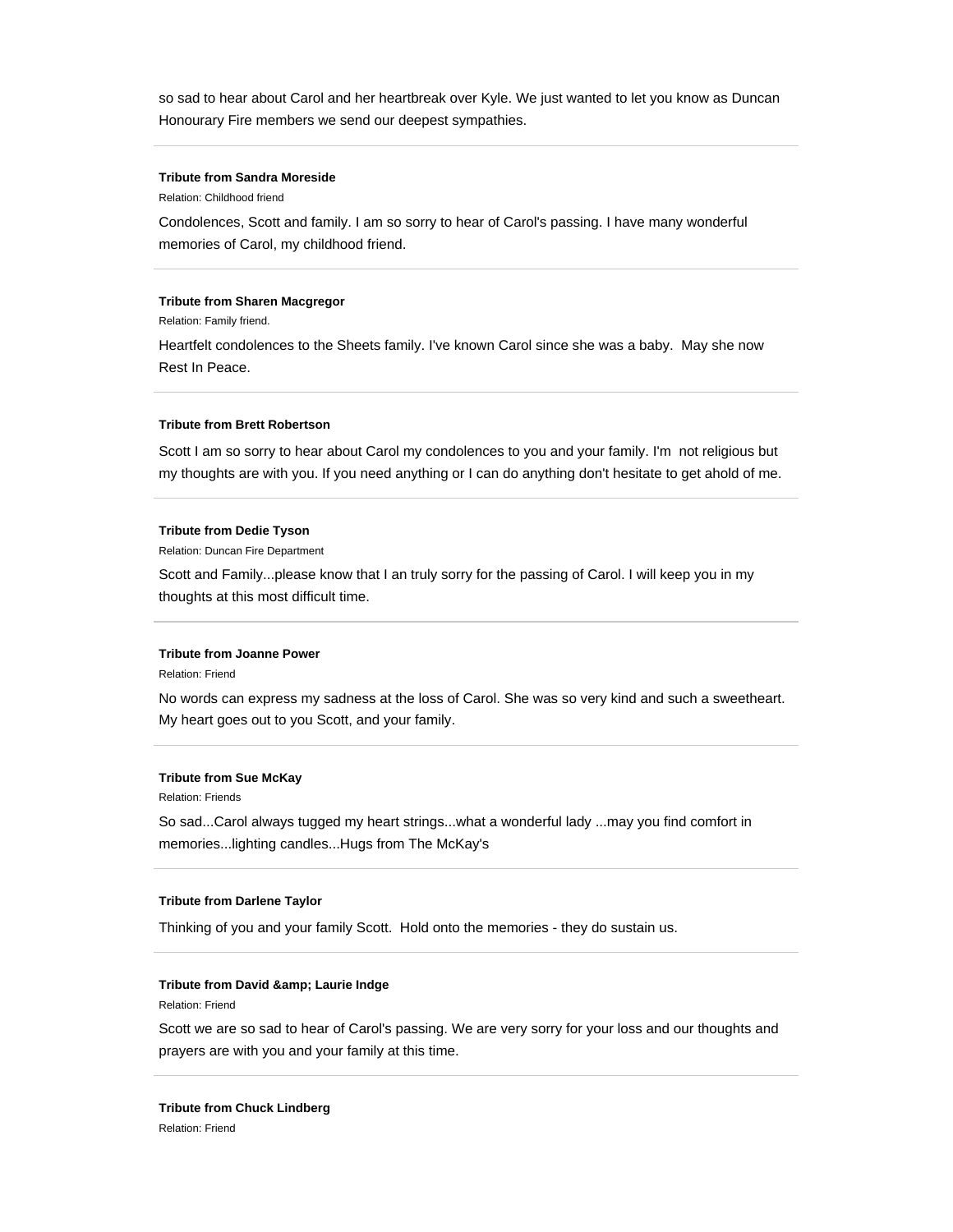Dear Scott,so sorry to hear of Carol's passing.Our condolences go out to you and all your family.Our thoughts will be with you .yours truly Chuck and Wanda Lindberg

# **Tribute from milbury family**

Relation: acquaintance through our children Our thoughts and deepest condolences to Mr Sheets and family ...

#### **Tribute from Sharon Jackson**

Relation: Friend in the community

My deepest, most sincere condolences to you, Scott and to your whole family.

## **Tribute from Sylvia Burns**

Relation: work colleague

Scott, I am so sorry to hear of Carol's passing. Please know that you and your family are in my thoughts and prayers now and always. Cherish your memories as they will sustain you.

#### **Tribute from Wayne and Brenda**

Relation: Long time Friends

Our deepest condolences to Scott, Jamie, and Clayton on the loss of your wife and mother...I always loved Carol for her kind heart and the animal lover that she was no critters went hungry on her watch RIP Carol

#### **Tribute from Rena**

Relation: Business friend

Scott and family,

I am heartbroken for you all right now. I will remember Carol bringing In The dog to the registry or chatting up a storm with us girls behind the counter. My heartfelt condolences

Rena.

## **Tribute from Katherine Park**

Relation: Friend

Dear Scott, Jaimie and Clayton, I am so sorry to hear that Carol passed away. I remember her as being strong, loyal, and fun loving with a great sense of humour. My thoughts are with you. Kathy Park

#### **Tribute from Eunice Bamping**

Relation: Former neighbor of Scott

Our deepest sympathy to the family from Marlene and Euniceqxxdx

#### **Tribute from Eunice Bamping**

Relation: Former neighbor of Scott

Our deepest sympathy to the family from Marlene and Eunice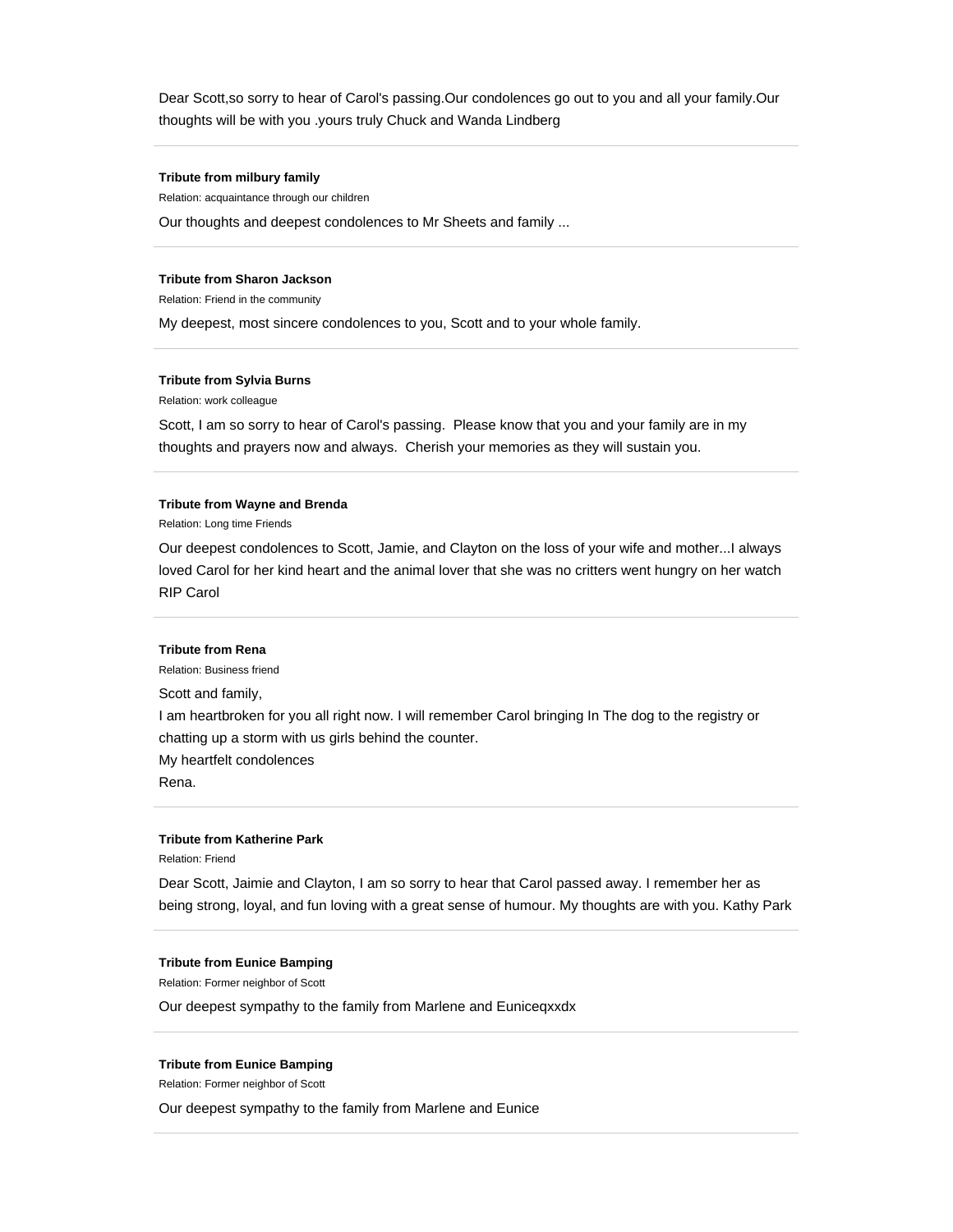#### **Tribute from Rolfe S Horne**

Relation: Old friend of Carol & amp; Scott

Carol's memory will not fade nor her kindness and love.

## **Tribute from Rene and Carmen Timmermans**

Relation: Acquaintance Our deepest condolences to you and your family.

# **Tribute from carol(Elter) Gordey**

Relation: Through the Sheets family and the woods family in PeaceRiver

I so sorry to hear that Carol Passed away.

My heart goes our to all the sheets family.

#### **Tribute from will millar**

Relation: Friend

Just got back to the island and was saddened and shocked by Carols passing. Scott- my thoughts go to happier days when we were younger and had lots of life to celebrate. Carol was a warm kind woman and words cannot express how much loss you have had to endure. Someday when some kind of spiritual healing somehow comes to you I hope you will ride over here and share a pint and a toast to your loved ones gone before their time. With Love to Carol Will Millar

# **Tribute from Tracy Robinson**

Relation: Thru work

Dear Scott & Family, I am so incredibly sad to hear about the passing of Carol. I will always remember and treasure all the stories she told me of the critters in her life and her passion and kindness towards animals and her love of her family. Says a lot about who Carol was when almost every condolence speaks about her beautiful kindness as a person. She will be so missed.

## **Tribute from Neil and Sandi Hillgardner**

Relation: Friends

Dear Scott and family, no words can express our sincere sympathy.

## **Tribute from Inez Allard**

Relation: friend

Getting to know Carol better was the only good thing about losing my cousin to another town when I was a teenager. Both Carol and I missed her and turned to each other for company (we lived out in the sticks you know) . We had a lot of fun that first summer and for many years after until Carol moved away. I treasure all those memories. RIP my friend

## **Tribute from susan soderstrom**

Relation: My father worked for carols daughter and remained friends over the years. carol and i would spend time together as our parents visited and also wrote to each other when we were apart.

will always have wonderful memories with you when we were younger carol. hugs for your family as I